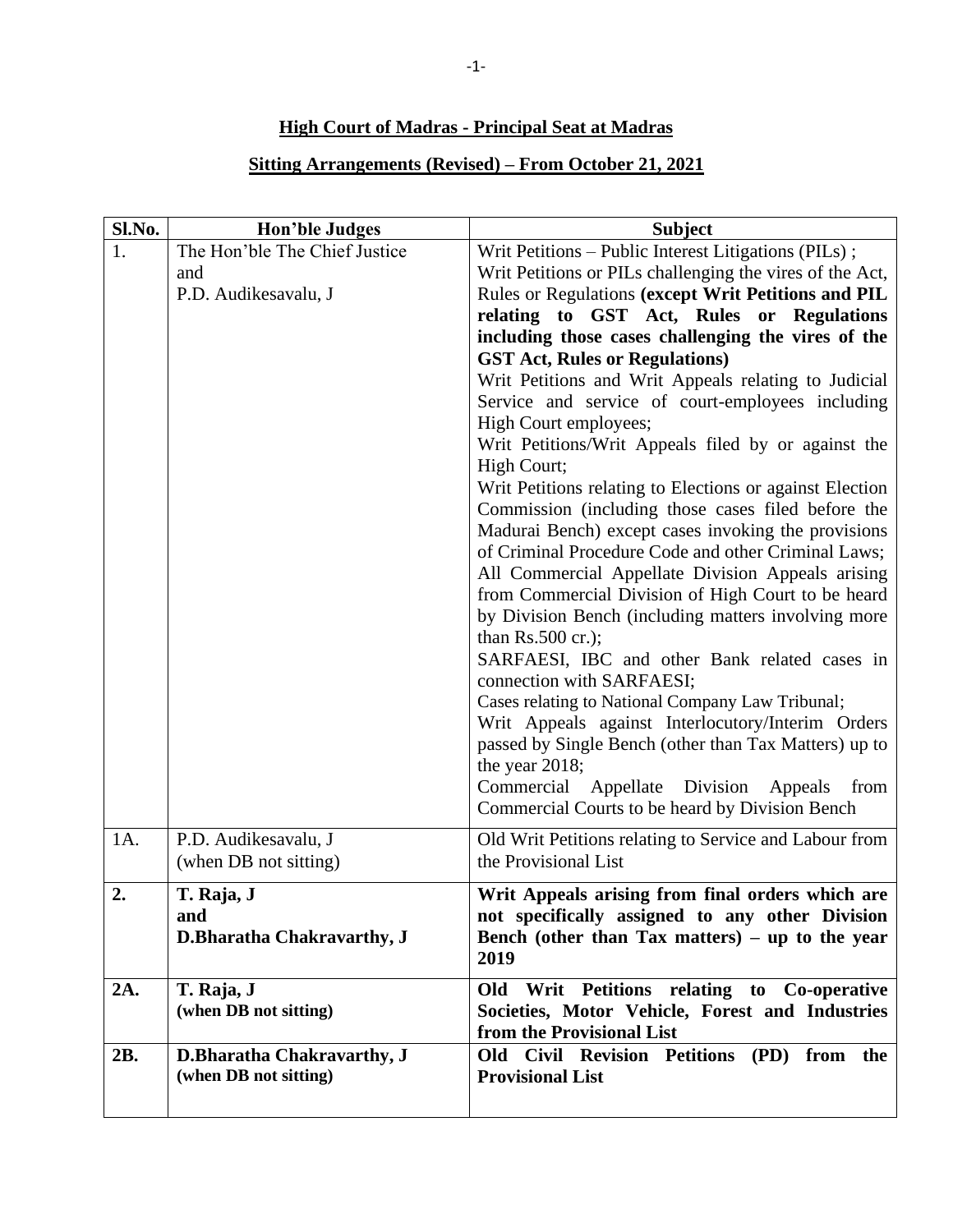| 3.  | Paresh Upadhyay, J                                     | First Appeals and Second Appeals to be heard by                                                    |
|-----|--------------------------------------------------------|----------------------------------------------------------------------------------------------------|
|     | and                                                    | <b>Division Bench;</b>                                                                             |
|     | Sathi Kumar Sukumara Kurup, J                          | <b>Original Side Appeals;</b>                                                                      |
|     |                                                        | All other Appellate Side Cases to be heard by                                                      |
|     |                                                        | Division Bench which are not specifically assigned                                                 |
|     |                                                        | to any other Division Bench;                                                                       |
|     |                                                        | Writ Appeals arising from final orders which are                                                   |
|     |                                                        | not specifically assigned to any other Division                                                    |
|     |                                                        | Bench (other than Tax matters) - from the year<br>2020.                                            |
| 3A. | Paresh Upadhyay, J                                     | <b>Old Writ Petitions relating to Municipalities,</b>                                              |
|     | (when DB not sitting)                                  | Panchayats, Local Bodies from the Provisional                                                      |
|     |                                                        | List.                                                                                              |
| 3B. | Sathi Kumar Sukumara Kurup, J<br>(when DB not sitting) | <b>Old First Appeals from the Provisional List</b>                                                 |
| 4.  | P.N. Prakash, J                                        | <b>Habeas Corpus Petitions;</b>                                                                    |
|     | and                                                    | All Criminal Appeals and other Criminal Cases to                                                   |
|     | <b>Sundaram Srimathy, J</b>                            | be heard by Division Bench (including crime                                                        |
|     |                                                        | against women and children);                                                                       |
|     |                                                        | <b>Criminal Contempt and Appeals relating to orders</b>                                            |
|     |                                                        | in Contempt Proceedings;                                                                           |
|     |                                                        | All Division Bench matters, including Criminal                                                     |
|     |                                                        | Appeals and Writ Petitions, relating to criminal<br>cases involving the sitting or former M.Ps and |
|     |                                                        | M.L.As (including those cases filed before the                                                     |
|     |                                                        | <b>Madurai Bench)</b>                                                                              |
|     |                                                        |                                                                                                    |
| 4A. | P.N. Prakash, J                                        | <b>Criminal</b><br>Original<br><b>Petitions</b><br>Old<br><i>(under)</i>                           |
|     | (when DB not sitting)                                  | Section 482 Cr.P.C.) from the Provisional List                                                     |
| 4B. | <b>Sundaram Srimathy, J</b>                            | <b>Old Second Appeals from the Provisional List</b>                                                |
|     | (when DB not sitting)                                  |                                                                                                    |
| 5.  | Pushpa Sathyanarayana, J                               | Tax Cases arising from Direct Tax Laws (like                                                       |
|     | and                                                    | Income Tax Act, Wealth Tax Act);                                                                   |
|     | <b>Mohammed Shaffiq, J</b>                             | Tax cases arising from Indirect Tax Laws                                                           |
|     |                                                        | (including Customs, Central Excise, GST,                                                           |
|     |                                                        | Sales Tax, etc.); Special Tribunal Appeals;                                                        |
|     |                                                        | Writ Petitions and PIL relating to GST Act, Rules                                                  |
|     |                                                        | or Regulations including those cases challenging                                                   |
|     |                                                        | the vires of the GST Act, Rules or Regulations.                                                    |
| 5A. | Pushpa Sathyanarayana, J                               | Writ<br><b>Petitions</b><br>Old<br>relating<br><b>General</b><br>to                                |
|     | (when DB not sitting)                                  | <b>Miscellaneous from the Provisional List</b>                                                     |
| 5B. | <b>Mohammed Shaffiq, J</b>                             | Old Civil Revision Petitions (NPD) from the                                                        |
|     | (when DB not sitting)                                  | <b>Provisional List</b>                                                                            |
|     |                                                        |                                                                                                    |
|     |                                                        |                                                                                                    |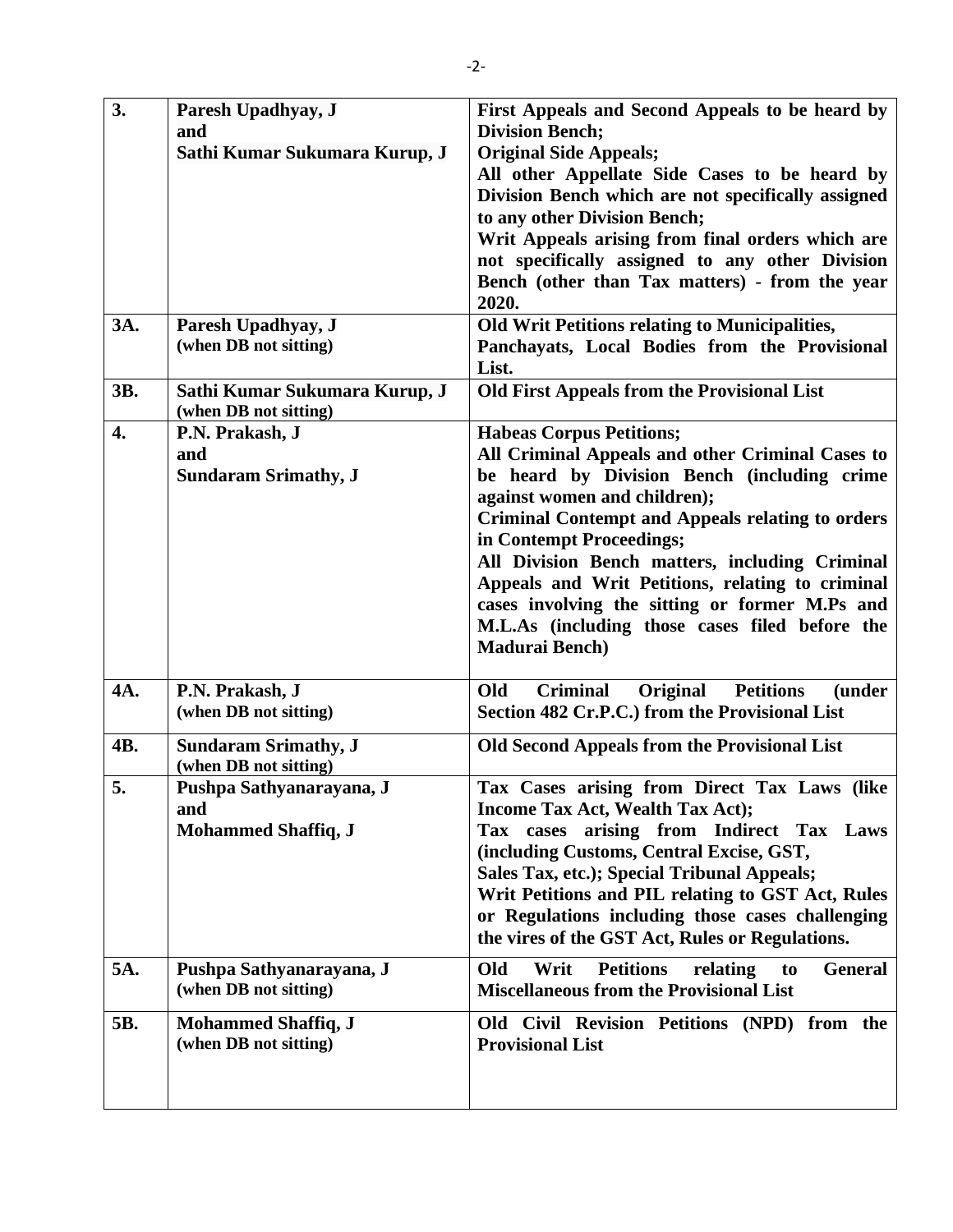| 6.  | K. Kalyanasundaram, J                     | Appeals/Writ Petitions/Civil Revision Petitions arising           |
|-----|-------------------------------------------|-------------------------------------------------------------------|
|     | and                                       | from the orders of Central Administrative Tribunal;               |
|     | V. Sivagnanam, J                          | Civil Miscellaneous Appeals arising from Family                   |
|     |                                           | Courts;                                                           |
|     |                                           | Writ Petitions to be heard by Division Bench which                |
|     |                                           | are not specifically assigned to any other Division               |
|     |                                           | Bench;                                                            |
|     |                                           | Civil Miscellaneous Appeals arising from M.A.C.T.                 |
| 6A. | K. Kalyanasundaram, J                     | Old Writ Petitions relating to Education, Cinema and              |
|     | (when DB not sitting)                     | Electricity from the Provisional List                             |
| 6B. | V. Sivagnanam, J<br>(when DB not sitting) | Old Criminal Revisions from the Provisional List                  |
| 7.  | S. Vaidyanathan, J                        | Writ Appeals relating to Service against Final                    |
|     | and                                       | Orders passed by Single Bench; Writ Appeals                       |
|     | R.Vijayakumar, J                          | against Interlocutory/Interim Orders passed by                    |
|     |                                           | Single Bench (other than Tax Matters) from the                    |
|     |                                           | year 2019                                                         |
| 7A. | S. Vaidyanathan, J                        | Old Writ Petitions relating to Land Laws from the                 |
|     | (when DB not sitting)                     | <b>Provisional List</b>                                           |
| 7B. | R.Vijayakumar, J                          | <b>Old Criminal Appeals from the Provisional List</b>             |
|     | (when DB not sitting)                     |                                                                   |
| 8.  | R. Mahadevan, J                           | Writ Petitions relating to General Miscellaneous from             |
|     |                                           | the year 2017; Mines and Minerals                                 |
| 9.  | V.M. Velumani, J                          | Civil Revision Petitions up to the year 2018                      |
| 10. | V. Parthiban, J                           | Civil Suits including undefended suits and framing of             |
|     |                                           | Issues and connected Interlocutory Applications                   |
|     |                                           | (except Commercial Division Cases) from the                       |
|     |                                           | year 2019;                                                        |
|     |                                           | All Petitions / Applications invoking Arbitration and             |
|     |                                           | Conciliation Act, 1996 / Arbitration Act, 1940, except            |
|     |                                           | <b>Commercial Division Cases;</b>                                 |
|     |                                           | Original Petitions (other than Arbitration Matters)               |
| 11. | R. Subramanian, J                         | Cases relating to Commercial Division, <i>i.e.</i> Civil Suits    |
|     |                                           | (Commercial) up to the year 2015;<br><b>Insolvency Petitions;</b> |
|     |                                           | Company Petitions and Company Appeals;                            |
|     |                                           | Testamentary<br>Original<br><b>Suits</b><br>Original<br>and       |
|     |                                           | <b>Matrimonial Suits</b>                                          |
| 12. | M. Govindaraj, J                          | Second Appeals from the year 2012 to 2017                         |
| 13. | M. Sundar, J                              | Writ Petitions relating to Tax Matters (including                 |
|     |                                           | Income Tax, Sales Tax, Motor Vehicles Tax),                       |
|     |                                           | Customs and Central Excise, Prohibition and State                 |
|     |                                           | Excise;                                                           |
|     |                                           | Writ Petitions relating to H.R. & C.E.                            |
| 14. | M.S. Ramesh, J                            | Writ Petitions relating to Labour and R.T.I. Act;                 |
|     |                                           | Writ Petitions relating to Freedom Fighters' Pension              |
|     |                                           | scheme                                                            |
|     |                                           |                                                                   |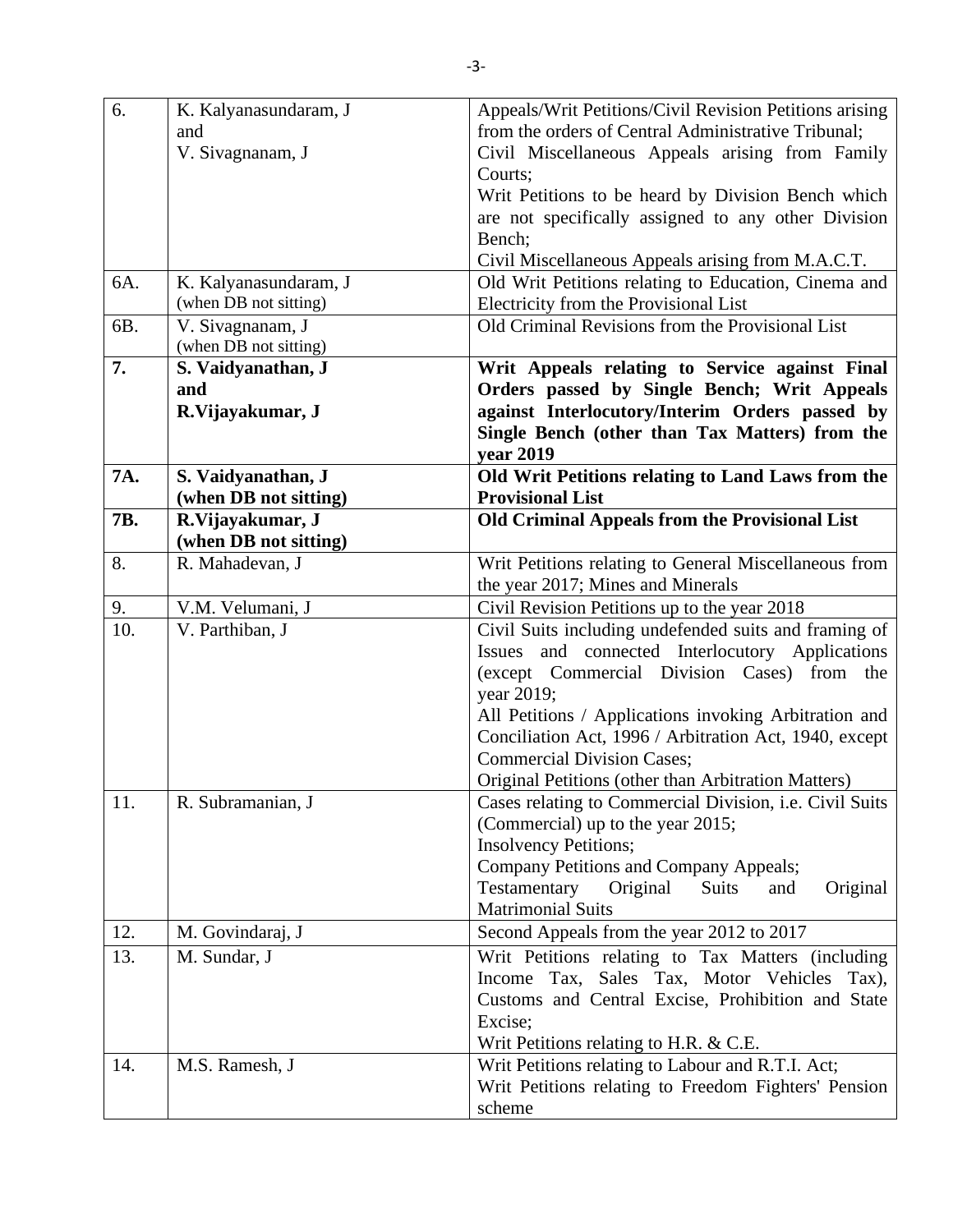| 15. | S.M. Subramaniam, J      | Writ Petitions relating to General Miscellaneous up to<br>the year 2016;                                                                                                                                                                                                                                                                                              |
|-----|--------------------------|-----------------------------------------------------------------------------------------------------------------------------------------------------------------------------------------------------------------------------------------------------------------------------------------------------------------------------------------------------------------------|
| 16. | Dr. Anita Sumanth, J     | Writ Petitions relating to Service – up to the year $2015$                                                                                                                                                                                                                                                                                                            |
| 17. | P. Velmurugan, J         | Criminal Appeals (including appeals relating to crime<br>against women and children) and Criminal Revisions<br>$-$ from the year 2019                                                                                                                                                                                                                                 |
| 18. | Dr. G. Jayachandran, J   | Cases relating to Commercial Division, i.e. Civil Suits<br>(Commercial) from the year 2016;<br>Cases relating to Commercial Division having value<br>above Rs.500 Cr.                                                                                                                                                                                                 |
| 19. | C.V. Karthikeyan, J      | C.B.I. and Prevention of Corruption Act Cases<br>(except Bail and Anticipatory Bail Applications);<br>Criminal Appeals (including appeals relating to<br>crime against women and children) and Criminal<br>Revisions – up to the year 2010;<br>Criminal Original Petitions (under Sections 407<br>and 482 Cr.P.C.), Writ Petitions (Cr.P.C.) - up to<br>the year 2016 |
| 20. | RMT. Teekaa Raman, J     | Criminal Appeals (including appeals relating to crime<br>against women and children) and Criminal Revisions<br>(except Criminal Revisions against the petitions Under<br>Section 125 Cr.P.C.) – from the year 2011 to 2018                                                                                                                                            |
| 21. | N. Sathish Kumar, J      | All Petitions / Applications invoking Arbitration and<br>Conciliation Act, 1996 / Arbitration Act, 1940,<br>relating to Commercial Division                                                                                                                                                                                                                           |
| 22. | N. Seshasayee, J         | Civil Suits including undefended suits and framing of<br>Issues and connected Interlocutory Applications<br>(except Commercial Division Cases $)$ – up to the<br>year 2018                                                                                                                                                                                            |
| 23. | V. Bhavani Subbaroyan, J | Writ Petitions relating to Land Reforms, Land<br>Tenancy, Urban Land Ceiling, Land Ceiling and Land<br>Acquisition and other Land Laws, including cases<br>relating to Patta and other issues relating to Land<br>Revenue and Registration – from the year 2019                                                                                                       |
| 24. | Abdul Quddhose, J        | Civil Miscellaneous Appeals to be heard by Single<br>Bench;<br>Civil Revision Petitions relating to Arbitration Laws.                                                                                                                                                                                                                                                 |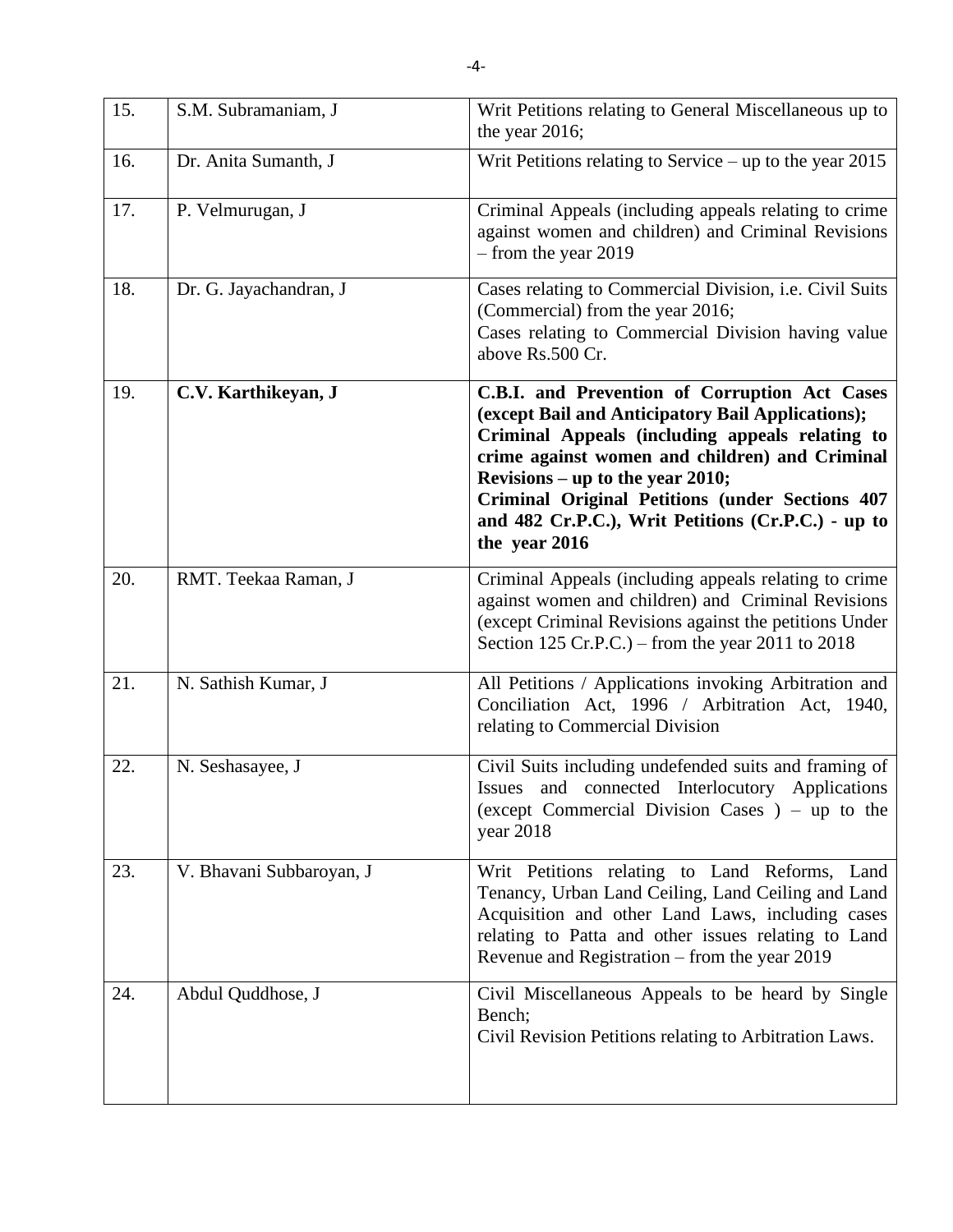| 25. | M. Dhandapani, J      | <b>Criminal Original Petitions - Anticipatory Bail and</b><br>Bail;                                      |
|-----|-----------------------|----------------------------------------------------------------------------------------------------------|
|     |                       | <b>Petitions</b><br>Cancellation,<br>for<br><b>Relaxation</b><br>or                                      |
|     |                       | <b>Modification of Bail and Anticipatory Bail;</b>                                                       |
|     |                       | All<br>other petitions<br>concerning<br><b>Bail</b><br>and<br><b>Anticipatory Bail;</b>                  |
|     |                       | <b>Criminal Original Petitions (under Sections 407</b>                                                   |
|     |                       | and 482 Cr.P.C.), Writ Petitions (Cr.P.C.) - of the                                                      |
|     |                       | year 2018;                                                                                               |
|     |                       | Criminal Revisions against the petitions Under                                                           |
| 26. | R. Hemalatha, J       | Section 125 Cr.P.C – from the year 2011 to 2018<br>Second Appeals up to the year 2011                    |
| 27. | P.T. Asha, J          | <b>First Appeals from the year 2018</b>                                                                  |
|     |                       |                                                                                                          |
| 28. | M. Nirmal Kumar, J    | Criminal Original Petitions (under Sections 407 and<br>482 Cr.P.C.), Writ Petitions (Cr.P.C.) - from the |
|     |                       | year 2020;                                                                                               |
|     |                       | All Single Bench matters, including Criminal Appeals                                                     |
|     |                       | and Writ Petitions, relating to criminal cases involving                                                 |
|     |                       | the sitting or former M.Ps and M.L.As (including                                                         |
|     |                       | those cases filed before the Madurai Bench)                                                              |
| 29. | N. Anand Venkatesh, J | All Writ Petitions relating to Cinema, Electricity,                                                      |
|     |                       | Agriculture Produce Market (APM), Education,                                                             |
|     |                       | Municipalities, Panchayats, Local Bodies, Cooperative<br>Societies, Motor Vehicle, Forest and Industries |
|     |                       |                                                                                                          |
| 30. | G.K. Ilanthiraiyan, J | Writ Petitions relating to Land Reforms, Land                                                            |
|     |                       | Tenancy, Urban Land Ceiling, Land Ceiling and Land                                                       |
|     |                       | Acquisition and other Land Laws, including cases<br>relating to Patta and other issues relating to Land  |
|     |                       | Revenue and Registration - up to the year 2018                                                           |
| 31. | Krishnan Ramasamy, J  | <b>Criminal Original Petitions (under Sections 407</b>                                                   |
|     |                       | and 482 Cr.P.C.), Writ Petitions $(Cr.P.C.) - of the$                                                    |
|     |                       | year 2017                                                                                                |
| 32. | C. Saravanan, J       | Writ Petitions relating to Service $-$ from the year 2016                                                |
| 33. | G. Chandrasekharan, J | <b>Civil Revision Petitions - from the year 2020</b>                                                     |
| 34  | A.A.Nakkiran, J       | First Appeals upto the year 2017                                                                         |
| 35. | S.Kannammal, J        | Second Appeals from the year 2018;                                                                       |
|     |                       | <b>Transfer Civil Miscellaneous Petitions;</b><br>Civil Misc. Second Appeals                             |
| 36. | R.N.Manjula, J        | <b>Criminal Original Petitions (under Sections 407</b>                                                   |
|     |                       | and 482 Cr.P.C.), Writ Petitions (Cr.P.C.) - of the                                                      |
|     |                       | year 2019                                                                                                |
| 37. | T.V.Thamilselvi, J    | <b>Civil Revision Petitions of the year 2019</b>                                                         |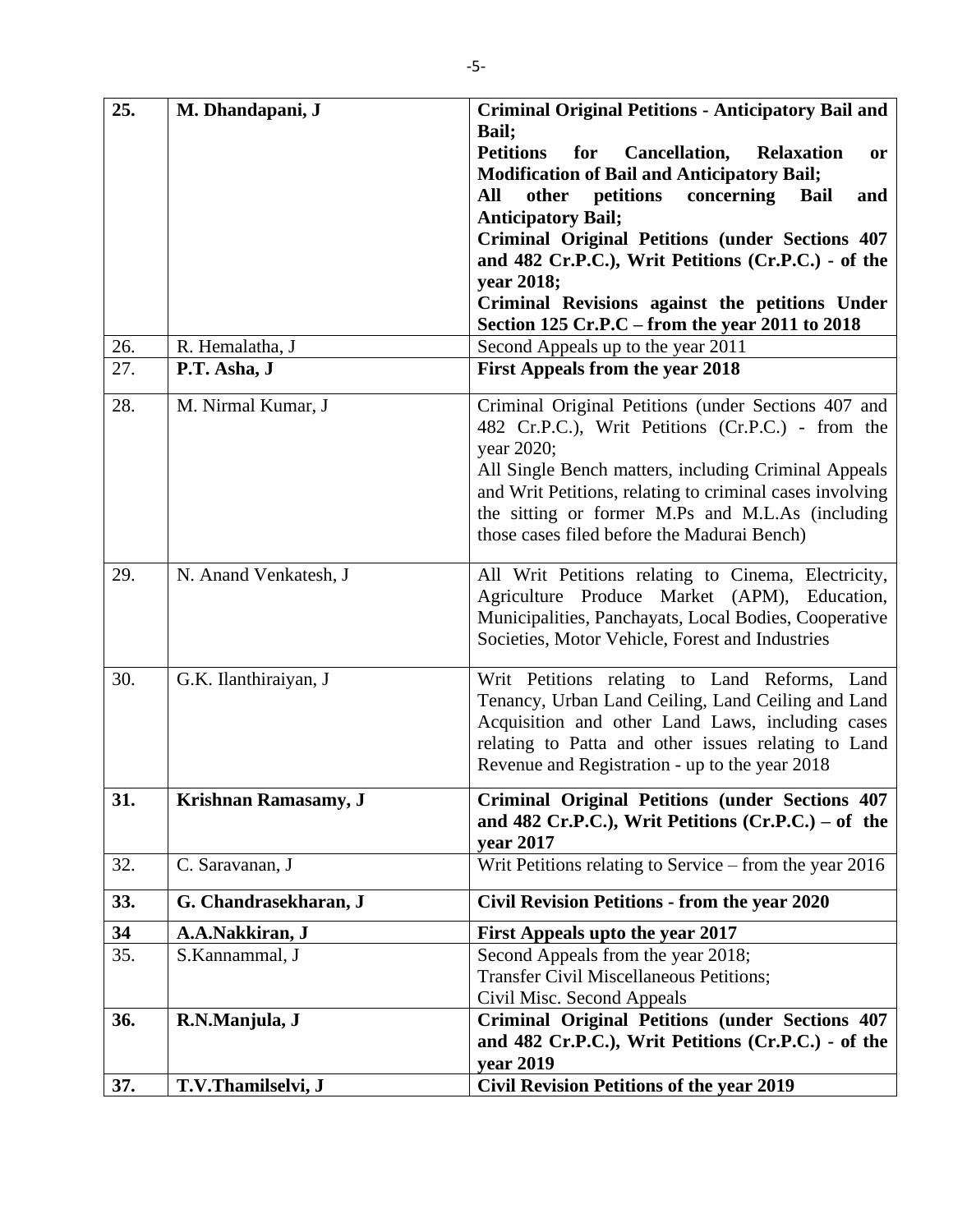## Note:

• Cases should be listed chronologically as per the date of filing, unless otherwise directed having regard to exceptional urgency.

• Cases relating to Senior Citizens, Crime against Women, Persons with Disability and Children shall be taken up on priority basis.

• Review Applications should be posted before the Judge/Judges whose order is sought to be reviewed.

Applications/Petitions for Review/Clarification/Modification of the orders or Speaking to the Minutes to the Orders passed by the Division Bench/Single Bench of which the Judge(s) is/are not available on account of elevation, transfer or retirement such matters shall be placed before the Division Bench or Single Bench having the provision to dispose of the main proceedings as per roster.

Applications/Petitions for Review/Clarification/Modification of the orders or Speaking to the Minutes to the Orders passed by the Division Bench of which the Senior Judge/Junior Judge is not available on account of elevation, transfer or retirement such matters shall be placed before the Division Bench consisting of the Junior Judge/Senior Judge of the former Division Bench.

Applications/Petitions for Review/Clarification/Modification of the orders or Speaking to the Minutes to the Orders passed by the Division Bench of which the Senior Judge is not available on account of elevation, transfer or retirement and the Junior Judge is sitting Single such matters be placed before the Division Bench consisting of **Hon'ble Mr. Justice P.N.Prakash** and the Junior Judge of the former Division Bench.

• Civil Contempt Petitions/Applications shall be listed before Hon'ble Judge or Judges in respect of whose Judgments, Decree, Direction, Order, Writ or other process, the Contempt is alleged, for orders as to whether notice to be issued to the alleged Contemnor.

If the Judge or Judges concerned is/are not available in view of their sitting at Madurai/Madras or retirement or for any other reasons, such applications shall be posted before the learned Single Judge or before the Division Bench, as the case may be, according to the subject being dealt with.

If the Senior Judge/Junior Judge is not available on account of elevation, transfer or retirement such matters shall be placed before the Division Bench consisting of the Junior Judge/ Senior Judge of the former Division Bench.

If the Senior Judge is not available on account of elevation, transfer or retirement and the Junior Judge is sitting single such matters are placed before the Division Bench consisting of Hon'ble Mr. Justice T. Raja and the Junior Judge of the former Division Bench.

• All Bails and Anticipatory Bails which are part heard or Reserved for orders shall be placed before the Roster Bench, upon change of Roster.